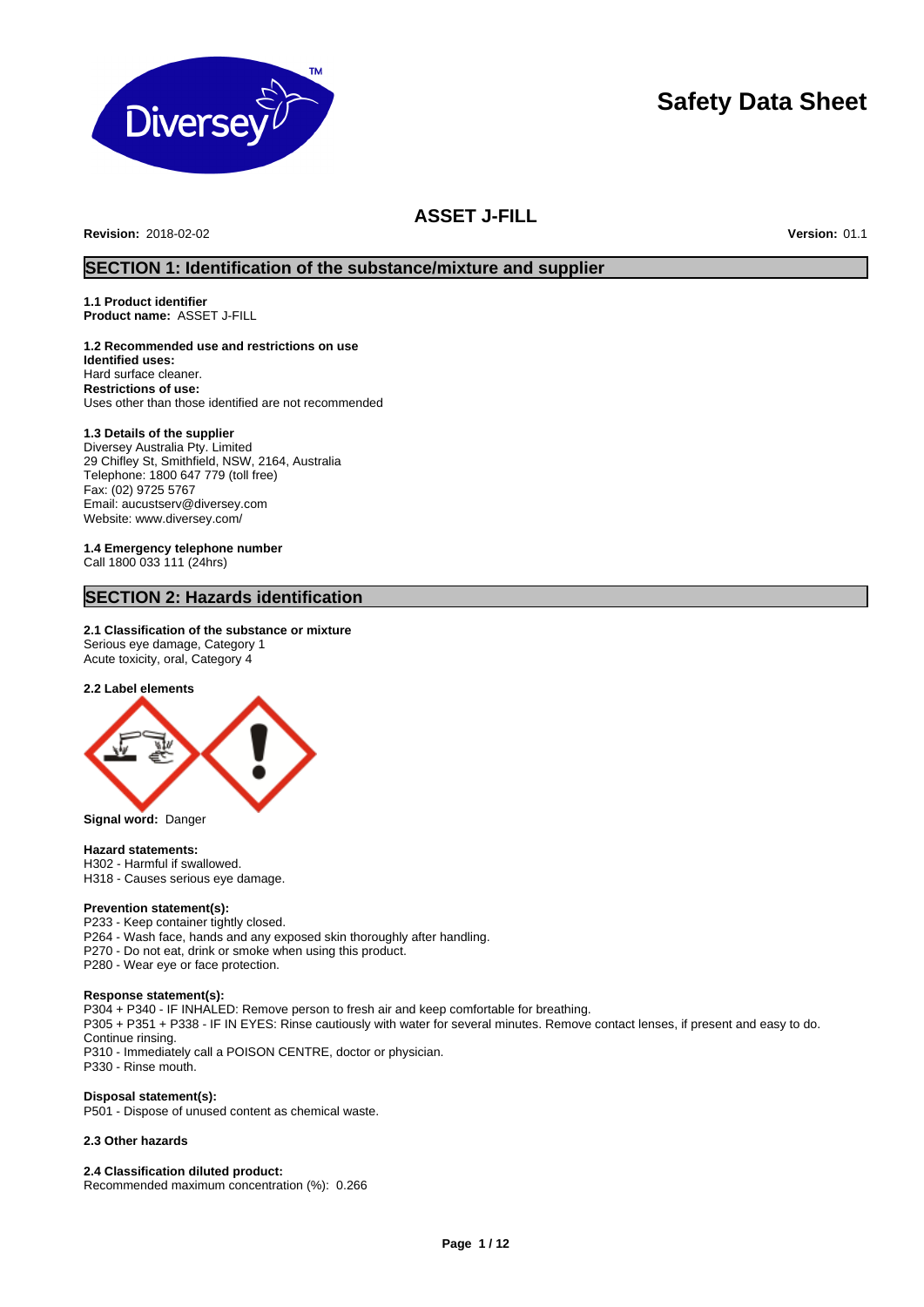# **SECTION 3: Composition/information on ingredients**

### **3.1 Substances / Mixtures**

| Ingredient(s)                                                   | <b>CAS number</b> | <b>EC</b> number | Weight<br>percent |
|-----------------------------------------------------------------|-------------------|------------------|-------------------|
| alkyl alcohol ethoxylate                                        | 68439-46-3        | Polymer*         | $30 - 60$         |
| sodium xylene sulphonate                                        | 1300-72-7         | 215-090-9        | 10-30             |
| Dodecanoic acid, compound with 2,2,2-nitrilotrisfethanol] (1:1) | 2224-49-9         | 218-749-9        | 1-3               |
| 2-phenvlethanol                                                 | $60-12-8$         | 200-456-2        | $0.1 - 1$         |
| 2-(4-tert-Butylbenzyl)propionaldehyde                           | 80-54-6           | 201-289-8        | $0.1 - 1$         |
| 1,2-benzisothiazol-3(2H)-one                                    | 2634-33-5         | 220-120-9        | < 0.01            |

Non-hazardous ingredients are the remainder and add up to 100%.

\* Polymer.

Workplace exposure limit(s), if available, are listed in subsection 8.1. For the full text of the H and AUH phrases mentioned in this Section, see Section 16.

# **SECTION 4: First aid measures**

| 4.1 Description of first aid measures                           |                                                                                                                                                                                                                           |
|-----------------------------------------------------------------|---------------------------------------------------------------------------------------------------------------------------------------------------------------------------------------------------------------------------|
| <b>General Information:</b>                                     | Symptoms of intoxication may even occur after several hours. It is recommended to continue                                                                                                                                |
|                                                                 | medical observation for at least 48 hours after the incident.                                                                                                                                                             |
| <b>Inhalation:</b>                                              | Remove person to fresh air and keep comfortable for breathing. Get medical attention or advice if<br>you feel unwell.                                                                                                     |
| <b>Skin contact:</b>                                            | Wash skin with plenty of lukewarm, gently flowing water. If skin irritation or rash occurs: Get medical<br>advice or attention.                                                                                           |
| Eye contact:                                                    | Hold eyelids apart and flush eyes with plenty of lukewarm water for at least 15 minutes. Remove<br>contact lenses, if present and easy to do. Continue rinsing. Immediately call a POISON CENTRE,<br>doctor or physician. |
| Ingestion:                                                      | Rinse mouth. Immediately drink 1 glass of water. Never give anything by mouth to an unconscious<br>person. Call a POISON CENTRE, doctor or physician.                                                                     |
| Self-protection of first aider:                                 | Consider personal protective equipment as indicated in subsection 8.2.                                                                                                                                                    |
| <b>First aid facilities:</b>                                    | Eyewash facilities should be considered in a workplace where necessary.                                                                                                                                                   |
| 4.2 Most important symptoms and effects, both acute and delayed |                                                                                                                                                                                                                           |
| Inhalation:                                                     | No known effects or symptoms in normal use.                                                                                                                                                                               |
| Skin contact:                                                   | No known effects or symptoms in normal use.                                                                                                                                                                               |
| Eye contact:                                                    | Causes severe or permanent damage.                                                                                                                                                                                        |

**Ingestion:** No known effects or symptoms in normal use. **4.3 Indication of any immediate medical attention and special treatment needed**

No information available on clinical testing and medical monitoring. Specific toxicological information on substances, if available, can be found in section 11.

Poison Information Center: Call 13 11 26 (Australia Wide).

# **SECTION 5: Firefighting measures**

#### **5.1 Extinguishing media**

Carbon dioxide. Dry powder. Water spray jet. Fight larger fires with water spray jet or alcohol-resistant foam.

#### **5.2 Special hazards arising from the substance or mixture**

No special hazards known.

#### **5.3 Advice for firefighters**

As in any fire, wear self contained breathing apparatus and suitable protective clothing including gloves and eye/face protection.

#### **5.4 Hazchem code**

*None allocated*

# **SECTION 6: Accidental release measures**

**6.1 Personal precautions, protective equipment and emergency procedures** Wear eye/face protection.

#### **6.2 Environmental precautions**

Do not allow to enter drainage system, surface or ground water. Dilute with plenty of water.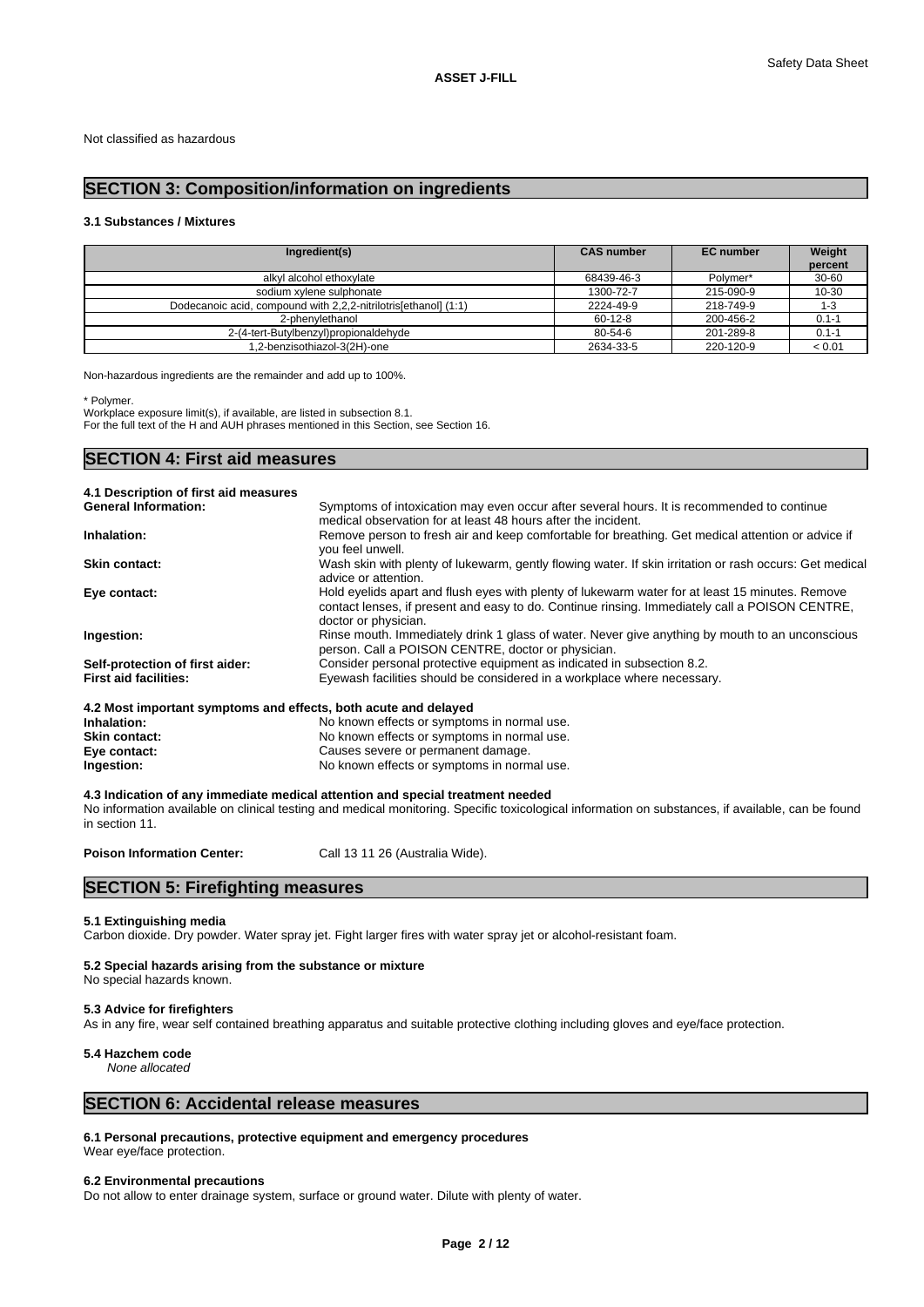#### **6.3 Methods and material for containment and cleaning up**

Absorb with liquid-binding material (sand, diatomite, universal binders, sawdust).

#### **6.4 Reference to other sections**

For personal protective equipment see subsection 8.2. For disposal considerations see section 13.

# **SECTION 7: Handling and storage**

#### **7.1 Precautions for safe handling**

**Measures to prevent fire and explosions:**

No special precautions required.

# **Measures required to protect the environment:**

For environmental exposure controls see subsection 8.2.

#### **Advices on general occupational hygiene:**

Handle in accordance with good industrial hygiene and safety practice. Keep away from food, drink and animal feeding stuffs. Do not mix with other products unless adviced by Diversey. Wash hands before breaks and at the end of workday. Wash face, hands and any exposed skin thoroughly after handling. Take off immediately all contaminated clothing. Use personal protective equipment as required. Avoid contact with eyes. Do not eat, drink or smoke when using this product. Use only with adequate ventilation.

#### **7.2 Conditions for safe storage, including any incompatibilities**

Store in accordance with local and national regulations. Keep only in original packaging. Store in a closed container. For conditions to avoid see subsection 10.4. For incompatible materials see subsection 10.5.

#### **7.3 Specific end use(s)**

No specific advice for end use available.

# **SECTION 8: Exposure controls/personal protection**

#### **8.1 Control parameters Workplace exposure limits**

Air limit values, if available:

Biological limit values, if available:

#### **8.2 Exposure controls**

*The following information applies for the uses indicated in subsection 1.2 of the Safety Data Sheet. If available, please refer to the product information sheet for application and handling instructions. Normal use conditions are assumed for this section.*

*Recommended safety measures for handling the undiluted product: Covering activities such as filling and transfer of product to application equipment, flasks or buckets*

| If the product is diluted by using specific dosing systems with no risk of splashes or direct skin<br>contact, the personal protection equipment as described in this section is not required. |  |  |  |  |
|------------------------------------------------------------------------------------------------------------------------------------------------------------------------------------------------|--|--|--|--|
| Avoid direct contact and/or splashes where possible. Train personnel.                                                                                                                          |  |  |  |  |
|                                                                                                                                                                                                |  |  |  |  |
| Safety glasses or goggles (EN 166).                                                                                                                                                            |  |  |  |  |
| Rinse and dry hands after use. For prolonged contact protection for the skin may be necessary.                                                                                                 |  |  |  |  |
| No special requirements under normal use conditions.                                                                                                                                           |  |  |  |  |
| No special requirements under normal use conditions.                                                                                                                                           |  |  |  |  |
| No special requirements under normal use conditions.                                                                                                                                           |  |  |  |  |
|                                                                                                                                                                                                |  |  |  |  |

*Recommended safety measures for handling the diluted product:*

**Recommended maximum concentration (%):** 0.266

| Appropriate engineering controls:<br>Appropriate organisational controls: | Use only in well ventilated areas.<br>No special requirements under normal use conditions.                                                        |
|---------------------------------------------------------------------------|---------------------------------------------------------------------------------------------------------------------------------------------------|
| Personal protective equipment                                             |                                                                                                                                                   |
| Eye / face protection:                                                    | Safety glasses are not normally required. However, their use is recommended in those cases<br>where splashes may occur when handling the product. |
| Hand protection:                                                          | Rinse and dry hands after use. For prolonged contact protection for the skin may be necessary.                                                    |
| <b>Body protection:</b>                                                   | No special requirements under normal use conditions.                                                                                              |
| <b>Respiratory protection:</b>                                            | No special requirements under normal use conditions.                                                                                              |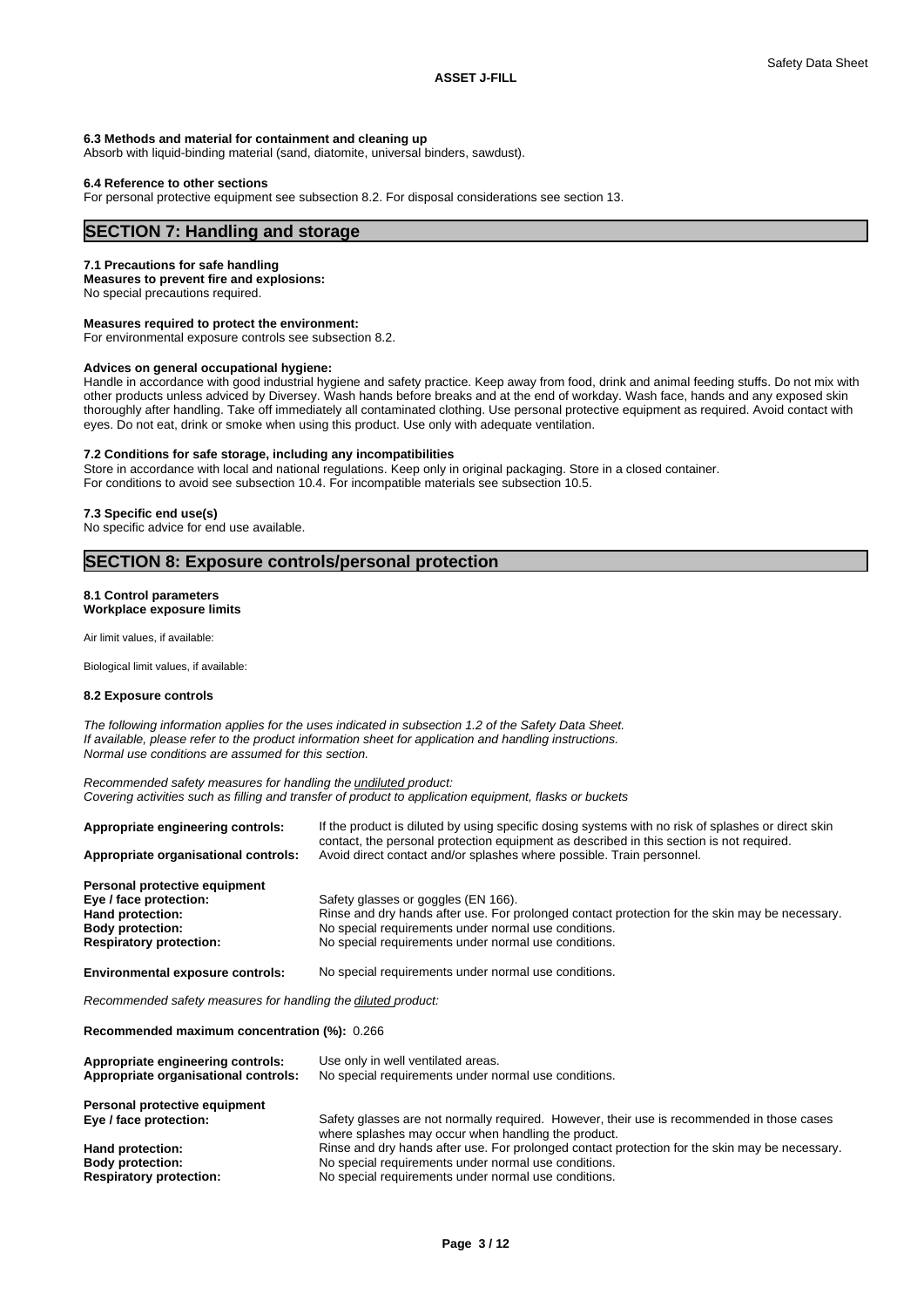#### **ASSET J-FILL**

**Environmental exposure controls:** No special requirements under normal use conditions.

# **SECTION 9: Physical and chemical properties**

#### **9.1 Information on basic physical and chemical properties**

**Physical State:** Liquid **Colour:** Clear, Red **Odour:** Product specific **Odour threshold:** Not applicable *( UN Manual of Tests and Criteria, section 32, L.2 )* **Solubility in / Miscibility with Water:** Fully miscible Substance data, partition coefficient n-octanol/water (log Kow): see subsection 12.3 **Decomposition temperature:** Not applicable.  $pH: \approx 8.7$  (neat) **Dilution pH:** > 7 **Melting point/freezing point (°C):** Not determined Not relevant to classification of this product **Initial boiling point and boiling range (°C):** Not determined **Flash point (°C):** Not applicable. **Sustained combustion:** Not applicable. **Evaporation rate:** Not determined **Flammability (solid, gas):** Not determined **Upper/lower flammability limit (%):** Not determined **Vapour pressure:** Not determined **Vapour density:** Not determined **Relative density:** ≈1.047(20°C) **Partition coefficient: n-octanol/water** No information available. **Autoignition temperature:** Not determined **Viscosity:** Not determined **Explosive properties:** Not explosive. **Oxidising properties:** Not oxidising

**Method / remark**

#### **9.2 Other information Surface tension (N/m):** Not determined **Corrosion to metals:** Not corrosive

## **SECTION 10: Stability and reactivity**

#### **10.1 Reactivity**

No reactivity hazards known under normal storage and use conditions.

#### **10.2 Chemical stability**

Stable under normal storage and use conditions.

#### **10.3 Possibility of hazardous reactions**

No hazardous reactions known under normal storage and use conditions.

#### **10.4 Conditions to avoid**

None known under normal storage and use conditions.

### **10.5 Incompatible materials**

None known under normal use conditions.

#### **10.6 Hazardous decomposition products**

None known under normal storage and use conditions.

# **SECTION 11: Toxicological information**

#### **11.1 Information on toxicological effects**

Mixture data:

#### **Relevant calculated ATE(s):**

ATE - Oral (mg/kg): 1400 ATE - Dermal (mg/kg): >2000

Substance data, where relevant and available, are listed below:.

**Acute toxicity**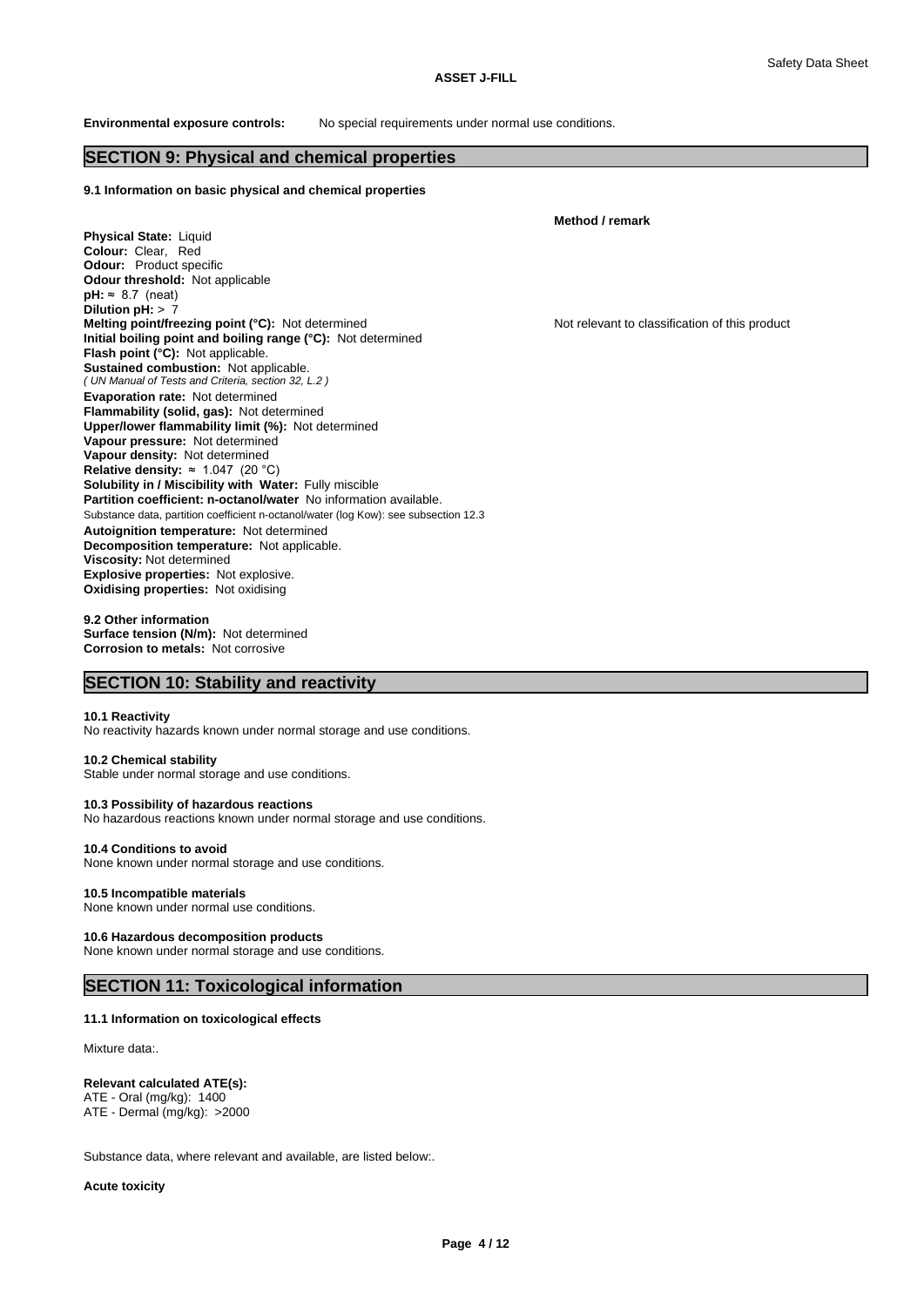# Acute oral toxicity

| Ingredient(s)                                                   | Endpoint  | Value<br>(mg/kg)     | <b>Species</b> | <b>Method</b>    | <b>Exposure</b><br>time (h) |
|-----------------------------------------------------------------|-----------|----------------------|----------------|------------------|-----------------------------|
| alkyl alcohol ethoxylate                                        | $LD_{50}$ | $300 - 2000$         |                | Method not given |                             |
| sodium xylene sulphonate                                        | $LD_{50}$ | >7200                | Rat            | Method not given |                             |
| Dodecanoic acid, compound with 2,2,2-nitrilotrisfethanol] (1:1) |           | No data<br>available |                |                  |                             |
| 2-phenylethanol                                                 | $LD_{50}$ | 1610                 |                |                  |                             |
| 2-(4-tert-Butylbenzyl)propionaldehyde                           | $LD_{50}$ | 1390                 |                | Method not given |                             |
| 1,2-benzisothiazol-3(2H)-one                                    | $LD_{50}$ | > 2000               | Rat            |                  |                             |

#### Acute dermal toxicity

| Ingredient(s)                                                   | Endpoint  | Value<br>(mq/kg)     | <b>Species</b> | <b>Method</b>     | <b>Exposure</b><br>time (h) |
|-----------------------------------------------------------------|-----------|----------------------|----------------|-------------------|-----------------------------|
| alkyl alcohol ethoxylate                                        | $LD_{50}$ | $2000 - 5000$        | Rat            | Method not given  |                             |
| sodium xylene sulphonate                                        | $LD_{50}$ | > 2000               | Rabbit         | Method not given  |                             |
| Dodecanoic acid, compound with 2,2,2-nitrilotris[ethanol] (1:1) |           | No data<br>available |                |                   |                             |
| 2-phenylethanol                                                 | $LD_{50}$ | 2500                 |                |                   |                             |
| 2-(4-tert-Butylbenzyl)propionaldehyde                           |           | No data<br>available |                |                   |                             |
| 1,2-benzisothiazol-3(2H)-one                                    | $LD_{50}$ | > 2000               | Rat            | OECD 402 (EU B.3) |                             |

# Acute inhalative toxicity

| Ingredient(s)                                                   | Endpoint        | Value<br>(mg/l)      | <b>Species</b> | <b>Method</b>    | <b>Exposure</b><br>time (h) |
|-----------------------------------------------------------------|-----------------|----------------------|----------------|------------------|-----------------------------|
| alkyl alcohol ethoxylate                                        |                 | No data<br>available |                |                  |                             |
| sodium xylene sulphonate                                        | LC <sub>0</sub> | $> 6.41$ (mist)      | Rat            | Method not given |                             |
| Dodecanoic acid, compound with 2,2,2-nitrilotris[ethanol] (1:1) |                 | No data<br>available |                |                  |                             |
| 2-phenylethanol                                                 |                 | No data<br>available |                |                  |                             |
| 2-(4-tert-Butylbenzyl)propionaldehyde                           |                 | No data<br>available |                |                  |                             |
| 1,2-benzisothiazol-3(2H)-one                                    |                 | No data<br>available |                |                  |                             |

# **Irritation and corrosivity** Skin irritation and corrosivity

| Ingredient(s)                                                   | Result            | <b>Species</b> | <b>Method</b>     | <b>Exposure time</b> |
|-----------------------------------------------------------------|-------------------|----------------|-------------------|----------------------|
| alkyl alcohol ethoxylate                                        | Not irritant      |                | Method not given  |                      |
| sodium xylene sulphonate                                        | Mild irritant     | Rabbit         | OECD 404 (EU B.4) |                      |
| Dodecanoic acid, compound with 2,2,2-nitrilotris[ethanol] (1:1) | No data available |                |                   |                      |
| 2-phenvlethanol                                                 | No data available |                |                   |                      |
| 2-(4-tert-Butylbenzyl)propionaldehyde                           | No data available |                |                   |                      |
| 1,2-benzisothiazol-3(2H)-one                                    | Corrosive         |                |                   |                      |

Eye irritation and corrosivity

| Ingredient(s)                                                    | Result            | <b>Species</b> | <b>Method</b>     | <b>Exposure time</b> |
|------------------------------------------------------------------|-------------------|----------------|-------------------|----------------------|
| alkyl alcohol ethoxylate                                         | Severe damage     | Rabbit         | Method not given  |                      |
| sodium xylene sulphonate                                         | Irritant          | Rabbit         | OECD 405 (EU B.5) |                      |
| Dodecanoic acid, compound with 2,2,2-nitrilotris [ethanol] (1:1) | No data available |                |                   |                      |
| 2-phenylethanol                                                  | No data available |                |                   |                      |
| 2-(4-tert-Butylbenzyl)propionaldehyde                            | No data available |                |                   |                      |
| 1,2-benzisothiazol-3(2H)-one                                     | No data available |                |                   |                      |

Respiratory tract irritation and corrosivity

| Ingredient(s)                                                   | Result            | <b>Species</b> | <b>Method</b> | <b>Exposure time</b> |
|-----------------------------------------------------------------|-------------------|----------------|---------------|----------------------|
| alkyl alcohol ethoxylate                                        | No data available |                |               |                      |
| sodium xylene sulphonate                                        | No data available |                |               |                      |
| Dodecanoic acid, compound with 2,2,2-nitrilotris[ethanol] (1:1) | No data available |                |               |                      |
| 2-phenylethanol                                                 | No data available |                |               |                      |
| 2-(4-tert-Butylbenzyl)propionaldehyde                           | No data available |                |               |                      |
| 1,2-benzisothiazol-3(2H)-one                                    | No data available |                |               |                      |

| <b>Sensitisation</b>          |                 |                |                                    |                            |
|-------------------------------|-----------------|----------------|------------------------------------|----------------------------|
| Sensitisation by skin contact |                 |                |                                    |                            |
| Ingredient(s)                 | <b>Result</b>   | <b>Species</b> | <b>Method</b>                      | <b>I</b> Exposure time (h) |
| alkyl alcohol ethoxylate      | Not sensitising | Guinea pig     | Method not aiven                   |                            |
| sodium xylene sulphonate      | Not sensitising | Guinea pig     | OECD 406 (EU B.6) /<br><b>GPMT</b> |                            |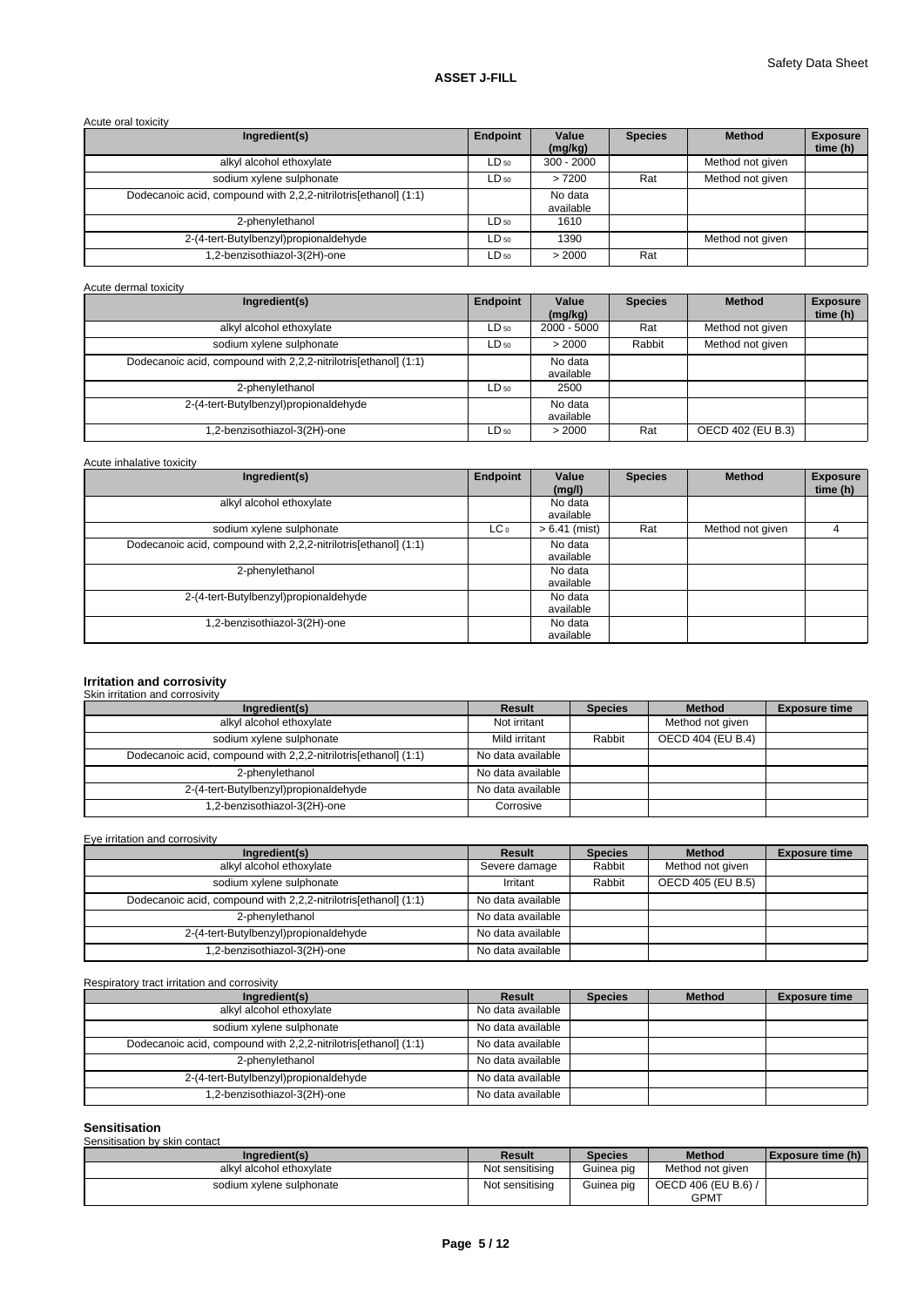# **ASSET J-FILL**

| Dodecanoic acid, compound with 2,2,2-nitrilotris [ethanol] (1:1) | No data available |            |  |
|------------------------------------------------------------------|-------------------|------------|--|
| 2-phenvlethanol                                                  | No data available |            |  |
| 2-(4-tert-Butylbenzyl)propionaldehyde                            | No data available |            |  |
| 1,2-benzisothiazol-3(2H)-one                                     | Sensitising       | Guinea pig |  |

#### Sensitisation by inhalation

| Ingredient(s)                                                   | Result            | <b>Species</b> | <b>Method</b> | <b>Exposure time</b> |
|-----------------------------------------------------------------|-------------------|----------------|---------------|----------------------|
| alkyl alcohol ethoxylate                                        | No data available |                |               |                      |
| sodium xylene sulphonate                                        | No data available |                |               |                      |
| Dodecanoic acid, compound with 2,2,2-nitrilotris[ethanol] (1:1) | No data available |                |               |                      |
| 2-phenvlethanol                                                 | No data available |                |               |                      |
| 2-(4-tert-Butylbenzyl)propionaldehyde                           | No data available |                |               |                      |
| .2-benzisothiazol-3(2H)-one                                     | No data available |                |               |                      |

# **CMR effects (carcinogenicity, mutagenicity and toxicity for reproduction)** Mutagenicity

| Ingredient(s)                         | <b>Result (in-vitro)</b>               | <b>Result (in-vivo)</b><br><b>Method</b> |                                        | <b>Method</b>        |
|---------------------------------------|----------------------------------------|------------------------------------------|----------------------------------------|----------------------|
|                                       |                                        | (in-vitro)                               |                                        | (in-vivo)            |
| alkyl alcohol ethoxylate              | No evidence for mutagenicity, negative | OECD 473                                 | No data available                      |                      |
|                                       | test results                           |                                          |                                        |                      |
| sodium xylene sulphonate              | No evidence for mutagenicity, negative | OECD 473                                 | No evidence for mutagenicity, negative | <b>OECD 474 (EU)</b> |
|                                       | test results                           |                                          | test results                           | B.12)                |
| Dodecanoic acid, compound with        | No data available                      |                                          | No data available                      |                      |
| 2,2,2-nitrilotris[ethanol] (1:1)      |                                        |                                          |                                        |                      |
| 2-phenylethanol                       | <b>No data available</b>               |                                          | No data available                      |                      |
| 2-(4-tert-Butylbenzyl)propionaldehyde | No data available                      |                                          | No data available                      |                      |
| .2-benzisothiazol-3(2H)-one           | No evidence for mutagenicity, negative |                                          | OECD 471 (EU No data available         |                      |
|                                       | test results                           | B.12/13                                  |                                        |                      |

#### **Carcinogenicity**

| Ingredient(s)                                                   | <b>Effect</b>                                          |
|-----------------------------------------------------------------|--------------------------------------------------------|
| alkyl alcohol ethoxylate                                        | No evidence for carcinogenicity, negative test results |
| sodium xylene sulphonate                                        | No evidence for carcinogenicity, negative test results |
| Dodecanoic acid, compound with 2,2,2-nitrilotris[ethanol] (1:1) | No data available                                      |
| 2-phenylethanol                                                 | No data available                                      |
| 2-(4-tert-Butylbenzyl)propionaldehyde                           | No data available                                      |
| .2-benzisothiazol-3(2H)-one                                     | No data available                                      |

#### Toxicity for reproduction

| Ingredient(s)                                                            | <b>Endpoint</b> | <b>Specific effect</b> | Value<br>$\left \frac{\text{mg}}{\text{kg}}\right $ bw/d) | <b>Species</b> | <b>Method</b>         | <b>Exposure</b><br>time | <b>Remarks and other effects</b><br>reported         |
|--------------------------------------------------------------------------|-----------------|------------------------|-----------------------------------------------------------|----------------|-----------------------|-------------------------|------------------------------------------------------|
| alkyl alcohol ethoxylate                                                 | <b>NOAEL</b>    |                        | > 250                                                     | Rat            | Not known             |                         | No effects on fertility No<br>developmental toxicity |
| sodium xylene<br>sulphonate                                              | <b>NOAEL</b>    | Teratogenic effects    | >936                                                      | Rat            | Non guideline<br>test |                         |                                                      |
| Dodecanoic acid,<br>compound with<br>2,2,2-nitrilotris[ethanol]<br>(1:1) |                 |                        | No data<br>available                                      |                |                       |                         |                                                      |
| 2-phenylethanol                                                          |                 |                        | No data<br>available                                      |                |                       |                         |                                                      |
| 2-(4-tert-Butylbenzyl)pr<br>opionaldehyde                                |                 |                        | No data<br>available                                      |                |                       |                         |                                                      |
| 1,2-benzisothiazol-3(2H<br>-one                                          |                 |                        | No data<br>available                                      |                |                       |                         |                                                      |

# **Repeated dose toxicity**

| Ingredient(s)                                                      | Endpoint     | Value<br>(mg/kg bw/d) | <b>Species</b> | <b>Method</b>        | time (days) | Exposure Specific effects and organs<br>affected |
|--------------------------------------------------------------------|--------------|-----------------------|----------------|----------------------|-------------|--------------------------------------------------|
| alkyl alcohol ethoxylate                                           | <b>NOAEL</b> | $80 - 400$            |                | Method not<br>qiven  |             |                                                  |
| sodium xylene sulphonate                                           | <b>NOAEL</b> | 763 - 3534            | Rat            | OECD 408 (EU<br>B.26 | 90          |                                                  |
| Dodecanoic acid, compound with<br>2,2,2-nitrilotris[ethanol] (1:1) |              | No data<br>available  |                |                      |             |                                                  |
| 2-phenylethanol                                                    |              | No data<br>available  |                |                      |             |                                                  |
| 2-(4-tert-Butylbenzyl)propionaldehyde                              |              | No data<br>available  |                |                      |             |                                                  |
| .2-benzisothiazol-3(2H)-one                                        |              | No data<br>available  |                |                      |             |                                                  |

#### Sub-chronic dermal toxicity

| Ingredient(s)            | <b>Endpoint</b> | Value<br>(mg/kg bw/d) | Species | Method                           | Itime (davs) | <b>Exposure Specific effects and organs</b><br>affected |
|--------------------------|-----------------|-----------------------|---------|----------------------------------|--------------|---------------------------------------------------------|
| alkyl alcohol ethoxylate | <b>NOAEL</b>    | 80                    |         | (EU<br>OECD <sub>41</sub><br>111 | 90           |                                                         |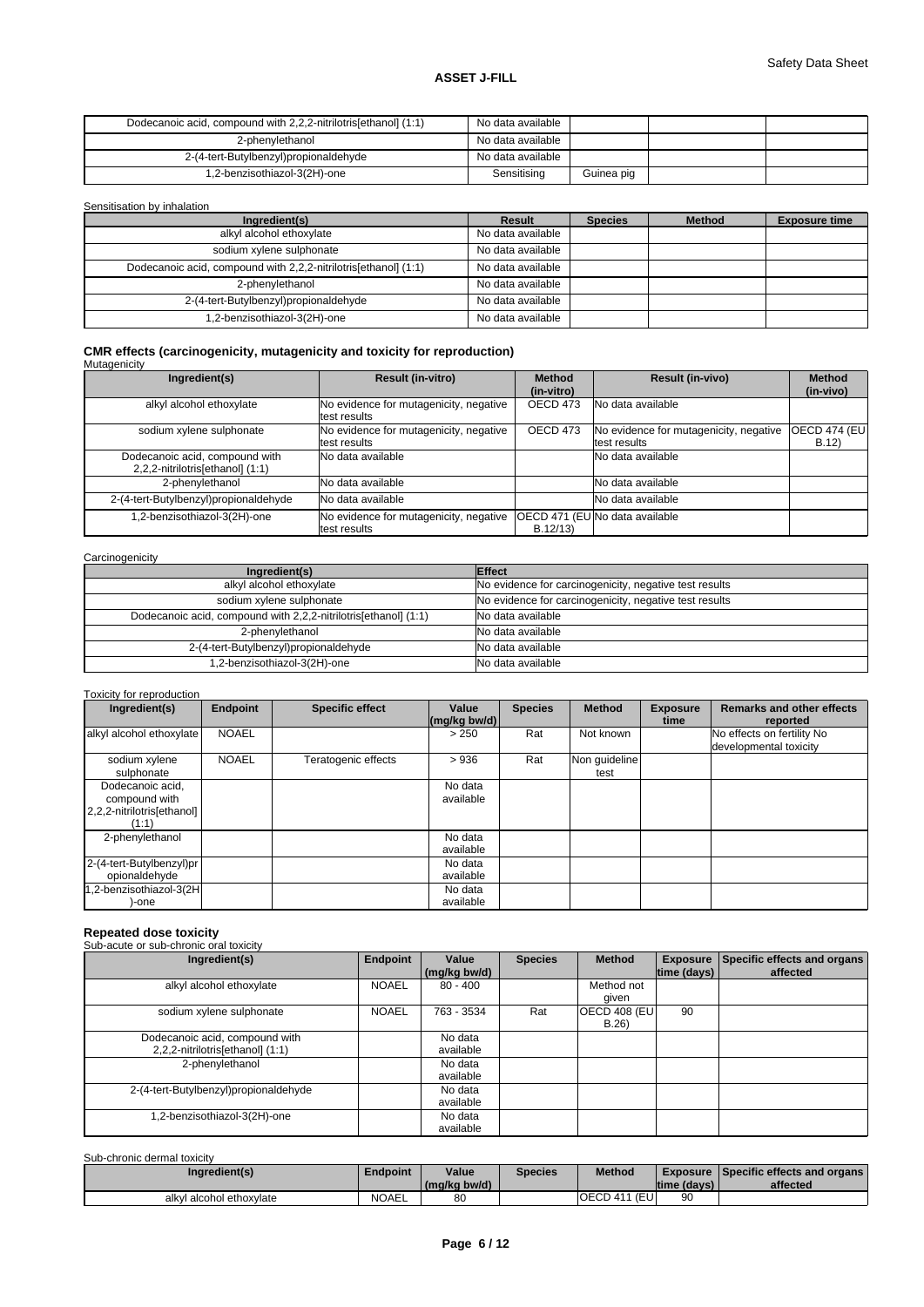|                                                                    |              |                      | B.28                         |    |  |
|--------------------------------------------------------------------|--------------|----------------------|------------------------------|----|--|
| sodium xylene sulphonate                                           | <b>NOAEL</b> | >440                 | <b>OECD 411 (EU)</b><br>B.28 | 90 |  |
| Dodecanoic acid, compound with<br>2,2,2-nitrilotris[ethanol] (1:1) |              | No data<br>available |                              |    |  |
| 2-phenylethanol                                                    |              | No data<br>available |                              |    |  |
| 2-(4-tert-Butylbenzyl)propionaldehyde                              |              | No data<br>available |                              |    |  |
| 1,2-benzisothiazol-3(2H)-one                                       |              | No data<br>available |                              |    |  |

Sub-chronic inhalation toxicity

| Ingredient(s)                         | <b>Endpoint</b> | Value        | <b>Species</b> | <b>Method</b> | <b>Exposure</b> | Specific effects and organs |
|---------------------------------------|-----------------|--------------|----------------|---------------|-----------------|-----------------------------|
|                                       |                 | (mg/kg bw/d) |                |               | time (days)     | affected                    |
| alkyl alcohol ethoxylate              |                 | No data      |                |               |                 |                             |
|                                       |                 | available    |                |               |                 |                             |
| sodium xylene sulphonate              |                 | No data      |                |               |                 |                             |
|                                       |                 | available    |                |               |                 |                             |
| Dodecanoic acid, compound with        |                 | No data      |                |               |                 |                             |
| 2,2,2-nitrilotris[ethanol] (1:1)      |                 | available    |                |               |                 |                             |
| 2-phenylethanol                       |                 | No data      |                |               |                 |                             |
|                                       |                 | available    |                |               |                 |                             |
| 2-(4-tert-Butylbenzyl)propionaldehyde |                 | No data      |                |               |                 |                             |
|                                       |                 | available    |                |               |                 |                             |
| 1,2-benzisothiazol-3(2H)-one          |                 | No data      |                |               |                 |                             |
|                                       |                 | available    |                |               |                 |                             |

Chronic toxicity

| <b>UNIONIC LUAIGHY</b><br>Ingredient(s) | <b>Exposure</b> | <b>Endpoint</b> | Value                                            | <b>Species</b> | <b>Method</b> | <b>Exposure</b> | Specific effects and                             | <b>Remark</b> |
|-----------------------------------------|-----------------|-----------------|--------------------------------------------------|----------------|---------------|-----------------|--------------------------------------------------|---------------|
|                                         | route           |                 | $\left \frac{\text{mg}}{\text{kg}}\right $ bw/d) |                |               | time            | organs affected                                  |               |
| alkyl alcohol ethoxylate                |                 |                 | No data                                          |                |               |                 |                                                  |               |
|                                         |                 |                 | available                                        |                |               |                 |                                                  |               |
| sodium xylene                           | Oral            |                 | No data                                          | Rat            |               |                 | OECD 453 24 month(s) No adverse effects observed |               |
| sulphonate                              |                 |                 | available                                        |                | (EU B.33)     |                 |                                                  |               |
| Dodecanoic acid,                        |                 |                 | No data                                          |                |               |                 |                                                  |               |
| compound with                           |                 |                 | available                                        |                |               |                 |                                                  |               |
| 2,2,2-nitrilotris[ethanol]              |                 |                 |                                                  |                |               |                 |                                                  |               |
| (1:1)                                   |                 |                 |                                                  |                |               |                 |                                                  |               |
| 2-phenylethanol                         |                 |                 | No data                                          |                |               |                 |                                                  |               |
|                                         |                 |                 | available                                        |                |               |                 |                                                  |               |
| 2-(4-tert-Butylbenzyl)pr                |                 |                 | No data                                          |                |               |                 |                                                  |               |
| opionaldehyde                           |                 |                 | available                                        |                |               |                 |                                                  |               |
| 1,2-benzisothiazol-3(2H                 |                 |                 | No data                                          |                |               |                 |                                                  |               |
| -one                                    |                 |                 | available                                        |                |               |                 |                                                  |               |

#### STOT-single exposure

| Ingredient(s)                                                   | Affected organ(s) |
|-----------------------------------------------------------------|-------------------|
| alkyl alcohol ethoxylate                                        | No data available |
| sodium xylene sulphonate                                        | No data available |
| Dodecanoic acid, compound with 2,2,2-nitrilotris[ethanol] (1:1) | No data available |
| 2-phenylethanol                                                 | No data available |
| 2-(4-tert-Butylbenzyl)propionaldehyde                           | No data available |
| 1,2-benzisothiazol-3(2H)-one                                    | No data available |

STOT-repeated exposure

| Ingredient(s)                                                   | Affected organ(s) |
|-----------------------------------------------------------------|-------------------|
| alkyl alcohol ethoxylate                                        | No data available |
| sodium xylene sulphonate                                        | No data available |
| Dodecanoic acid, compound with 2,2,2-nitrilotris[ethanol] (1:1) | No data available |
| 2-phenylethanol                                                 | No data available |
| 2-(4-tert-Butylbenzyl)propionaldehyde                           | No data available |
| 1,2-benzisothiazol-3(2H)-one                                    | No data available |

# **Aspiration hazard**

Substances with an aspiration hazard (H304), if any, are listed in section 3. If relevant, see section 9 for dynamic viscosity and relative density of the product.

# **Potential adverse health effects and symptoms**

Effects and symptoms related to the product, if any, are listed in subsection 4.2.

# **SECTION 12: Ecological information**

# **12.1 Toxicity**

No data is available on the mixture.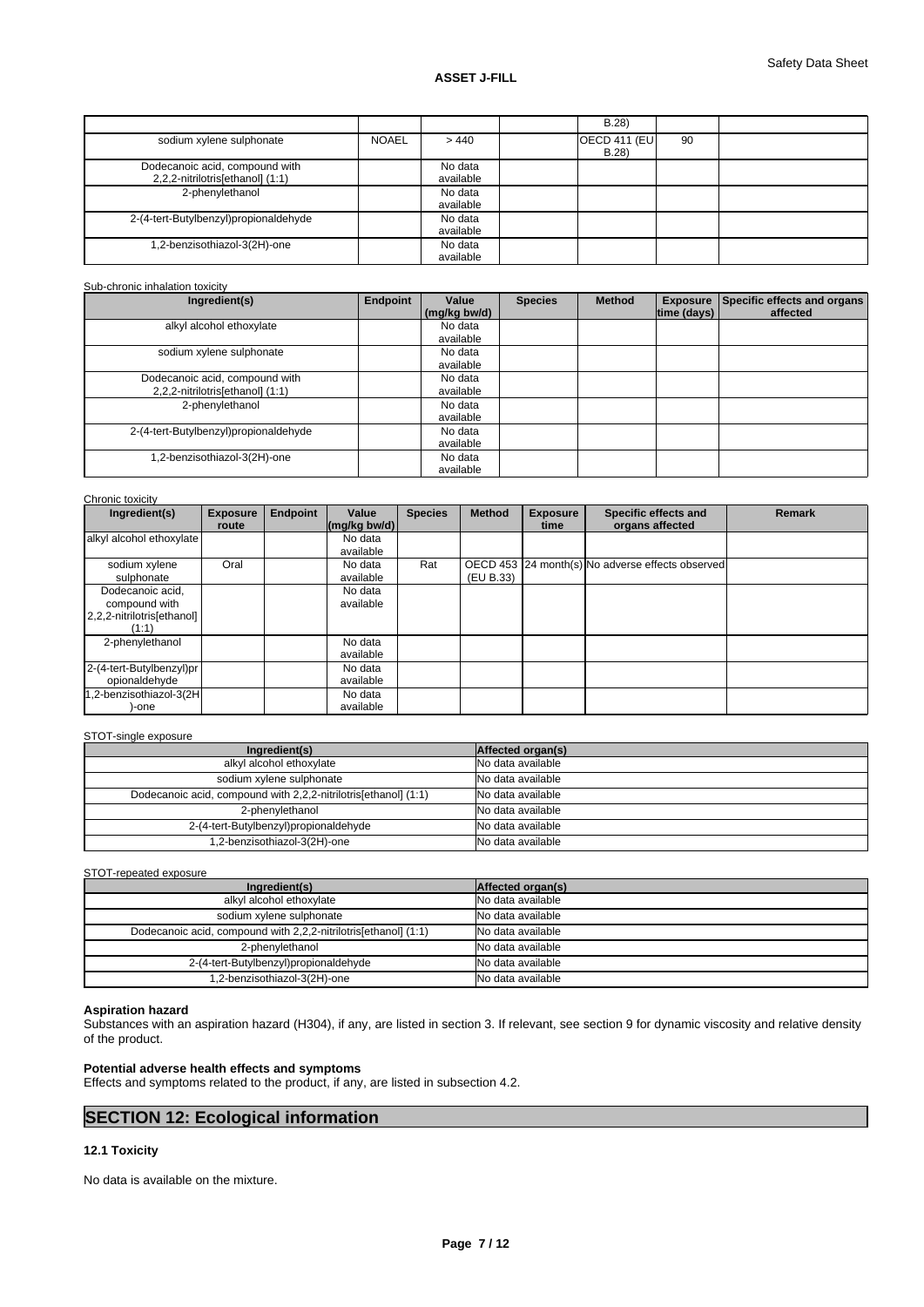Substance data, where relevant and available, are listed below:

#### **Aquatic short-term toxicity** Aquatic short-term toxicity - fish

| Ingredient(s)                                                   | Endpoint  | Value<br>(mg/l)      | <b>Species</b> | <b>Method</b>                 | <b>Exposure</b><br>time (h) |
|-----------------------------------------------------------------|-----------|----------------------|----------------|-------------------------------|-----------------------------|
| alkyl alcohol ethoxylate                                        | $LC_{50}$ | $5 - 7$              | Fish           | 92/69/EEC, C1,<br>semi-static | 96                          |
| sodium xylene sulphonate                                        | $LC_{50}$ | >1000                | Fish           | EPA-OPPTS 850.1075            | 96                          |
| Dodecanoic acid, compound with 2,2,2-nitrilotris[ethanol] (1:1) |           | No data<br>available |                |                               |                             |
| 2-phenylethanol                                                 |           | No data<br>available |                |                               |                             |
| 2-(4-tert-Butylbenzyl)propionaldehyde                           |           | No data<br>available |                |                               |                             |
| 1,2-benzisothiazol-3(2H)-one                                    |           | No data<br>available |                |                               |                             |

#### Aquatic short-term toxicity - crustacea

| Ingredient(s)                                                   | Endpoint         | Value<br>(mg/l)      | <b>Species</b> | <b>Method</b>      | <b>Exposure</b><br>time (h) |
|-----------------------------------------------------------------|------------------|----------------------|----------------|--------------------|-----------------------------|
| alkyl alcohol ethoxylate                                        | EC <sub>50</sub> | 5.3                  | Daphnia        | 92/69/EEC          | 48                          |
| sodium xylene sulphonate                                        | EC <sub>50</sub> | >1000                | Daphnia        | EPA-OPPTS 850.1010 | 48                          |
| Dodecanoic acid, compound with 2,2,2-nitrilotris[ethanol] (1:1) |                  | No data<br>available |                |                    |                             |
| 2-phenylethanol                                                 |                  | No data<br>available |                |                    |                             |
| 2-(4-tert-Butylbenzyl)propionaldehyde                           |                  | No data<br>available |                |                    |                             |
| 1,2-benzisothiazol-3(2H)-one                                    |                  | No data<br>available |                |                    |                             |

#### Aquatic short-term toxicity - algae **Ingredient(s) Endpoint Value** Species **(mg/l) Method** Exposure **time (h)**  alkyl alcohol ethoxylate **EC<sub>50</sub>** 1.4 - 47 *Not specified* 92/69/EEC 72 sodium xylene sulphonate **EC<sub>50</sub>**  $\left|$  EC<sub>50</sub>  $\right|$  > 230 *Not specified* EPA OPPTS 850.5400 96 Dodecanoic acid, compound with 2,2,2-nitrilotris[ethanol] (1:1) No data available 2-phenylethanol No data available 2-(4-tert-Butylbenzyl)propionaldehyde No data available 1,2-benzisothiazol-3(2H)-one No data available

| Aquatic short-term toxicity - marine species                    |          |                      |                |               |                                |
|-----------------------------------------------------------------|----------|----------------------|----------------|---------------|--------------------------------|
| Ingredient(s)                                                   | Endpoint | Value<br>(mg/l)      | <b>Species</b> | <b>Method</b> | <b>Exposure</b><br>time (days) |
| alkyl alcohol ethoxylate                                        |          | No data<br>available |                |               |                                |
| sodium xylene sulphonate                                        |          | No data<br>available |                |               |                                |
| Dodecanoic acid, compound with 2,2,2-nitrilotris[ethanol] (1:1) |          | No data<br>available |                |               |                                |
| 2-phenylethanol                                                 |          | No data<br>available |                |               |                                |
| 2-(4-tert-Butylbenzyl)propionaldehyde                           |          | No data<br>available |                |               |                                |
| 1,2-benzisothiazol-3(2H)-one                                    |          | No data<br>available |                |               |                                |

| Impact on sewage plants - toxicity to bacteria                  |                      |                      |                     |                     |                         |
|-----------------------------------------------------------------|----------------------|----------------------|---------------------|---------------------|-------------------------|
| Ingredient(s)                                                   | Endpoint             | Value<br>(mg/l)      | <b>Inoculum</b>     | <b>Method</b>       | <b>Exposure</b><br>time |
| alkyl alcohol ethoxylate                                        | $EC_{50}$            | >140                 | Bacteria            | Method not given    | 3 hour(s)               |
| sodium xylene sulphonate                                        | $Er$ C <sub>50</sub> | >1000                | Activated<br>sludge | OECD <sub>209</sub> | 3 hour(s)               |
| Dodecanoic acid, compound with 2,2,2-nitrilotris[ethanol] (1:1) |                      | No data<br>available |                     |                     |                         |
| 2-phenylethanol                                                 |                      | No data<br>available |                     |                     |                         |
| 2-(4-tert-Butylbenzyl)propionaldehyde                           |                      | No data<br>available |                     |                     |                         |
| .2-benzisothiazol-3(2H)-one                                     | $EC_{20}$            | 3.3                  | Activated<br>sludge | OECD <sub>209</sub> | 3 hour(s)               |

#### **Aquatic long-term toxicity**

| Aquatic long-term toxicity<br>∵- fish |                 |       |                |               |                 |                         |
|---------------------------------------|-----------------|-------|----------------|---------------|-----------------|-------------------------|
| Ingredient(s)                         | <b>Endpoint</b> | Value | <b>Species</b> | <b>Method</b> | <b>Exposure</b> | <b>Effects observed</b> |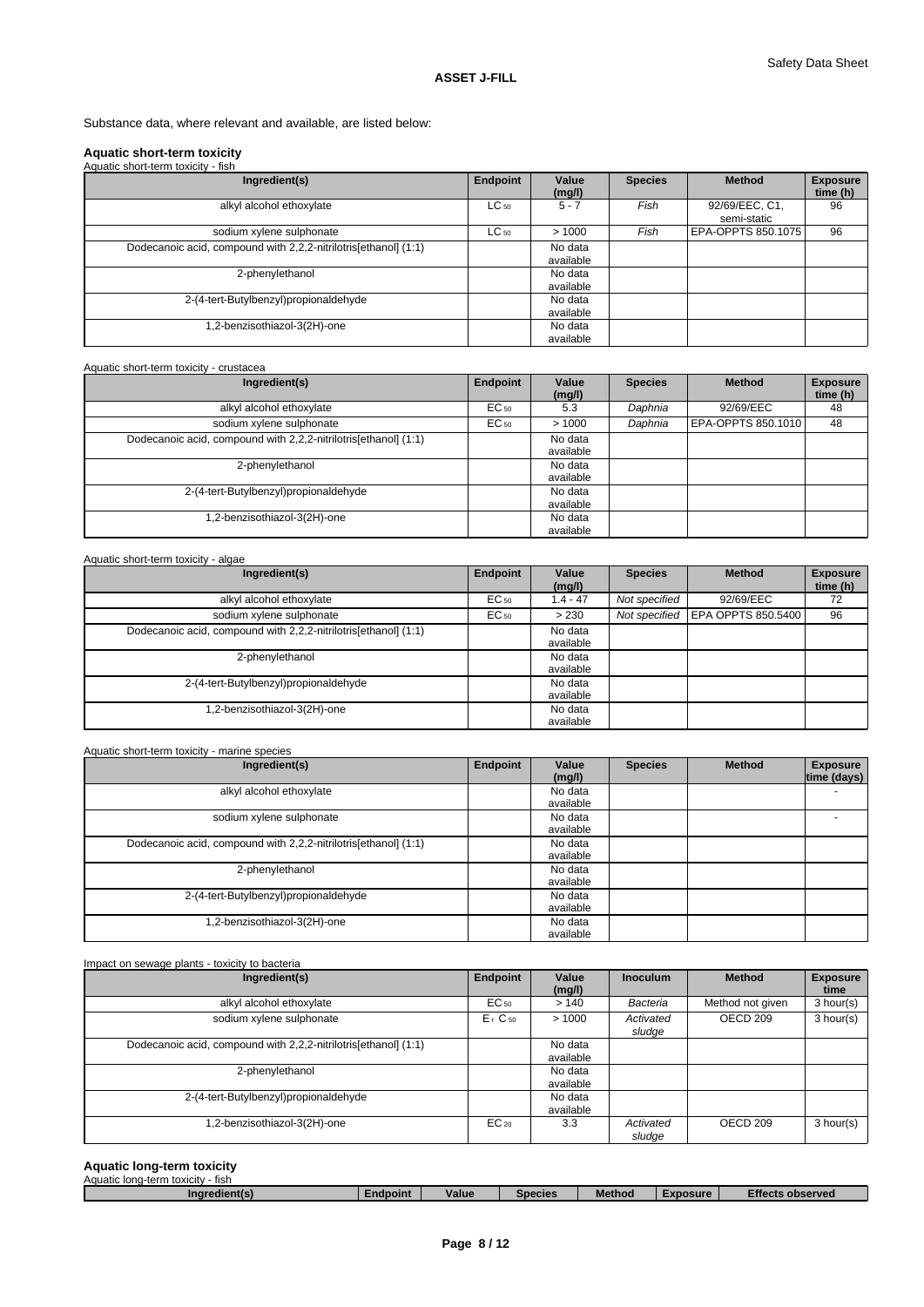|                                       |           | (mg/l)    |               |            | time                |  |
|---------------------------------------|-----------|-----------|---------------|------------|---------------------|--|
| alkyl alcohol ethoxylate              | $EC_{10}$ | 8.983     | Not specified | Method not | $21 \text{ day}(s)$ |  |
|                                       |           |           |               | given      |                     |  |
| sodium xylene sulphonate              |           | No data   |               |            |                     |  |
|                                       |           | available |               |            |                     |  |
| Dodecanoic acid, compound with        |           | No data   |               |            |                     |  |
| 2,2,2-nitrilotris[ethanol] (1:1)      |           | available |               |            |                     |  |
| 2-phenylethanol                       |           | No data   |               |            |                     |  |
|                                       |           | available |               |            |                     |  |
| 2-(4-tert-Butylbenzyl)propionaldehyde |           | No data   |               |            |                     |  |
|                                       |           | available |               |            |                     |  |
| .2-benzisothiazol-3(2H)-one           |           | No data   |               |            |                     |  |
|                                       |           | available |               |            |                     |  |

| Ingredient(s)                                                      | Endpoint  | Value<br>(mg/l)      | <b>Species</b> | <b>Method</b>       | <b>Exposure</b><br>time | <b>Effects observed</b> |
|--------------------------------------------------------------------|-----------|----------------------|----------------|---------------------|-------------------------|-------------------------|
| alkyl alcohol ethoxylate                                           | $EC_{10}$ | 2.579                | Daphnia sp.    | Method not<br>given | $21 \text{ day}(s)$     |                         |
| sodium xylene sulphonate                                           |           | No data<br>available |                |                     |                         |                         |
| Dodecanoic acid, compound with<br>2,2,2-nitrilotris[ethanol] (1:1) |           | No data<br>available |                |                     |                         |                         |
| 2-phenylethanol                                                    |           | No data<br>available |                |                     |                         |                         |
| 2-(4-tert-Butylbenzyl)propionaldehyde                              |           | No data<br>available |                |                     |                         |                         |
| 1,2-benzisothiazol-3(2H)-one                                       |           | No data<br>available |                |                     |                         |                         |

| Ingredient(s)                                                      | Endpoint | Value<br>(mg/kg dw<br>sediment) | <b>Species</b> | <b>Method</b> | <b>Exposure</b><br>time (days) | <b>Effects observed</b> |
|--------------------------------------------------------------------|----------|---------------------------------|----------------|---------------|--------------------------------|-------------------------|
| alkyl alcohol ethoxylate                                           |          | No data<br>available            |                |               |                                |                         |
| sodium xylene sulphonate                                           |          | No data<br>available            |                |               |                                |                         |
| Dodecanoic acid, compound with<br>2,2,2-nitrilotris[ethanol] (1:1) |          | No data<br>available            |                |               |                                |                         |
| 2-phenylethanol                                                    |          | No data<br>available            |                |               |                                |                         |
| 2-(4-tert-Butylbenzyl)propionaldehyde                              |          | No data<br>available            |                |               |                                |                         |
| 1,2-benzisothiazol-3(2H)-one                                       |          | No data<br>available            |                |               |                                |                         |

**Terrestrial toxicity** Terrestrial toxicity - soil invertebrates, including earthworms, if available:

| Ingredient(s)            | Endpoint | Value<br>(mg/kg dw<br>soil) | <b>Species</b> | <b>Method</b> | <b>Exposure</b><br> time (days) | <b>Effects observed</b> |
|--------------------------|----------|-----------------------------|----------------|---------------|---------------------------------|-------------------------|
| alkyl alcohol ethoxylate |          | No data<br>available        |                |               | $\overline{\phantom{a}}$        |                         |
| sodium xylene sulphonate |          | No data                     |                |               | . .                             |                         |
|                          |          | available                   |                |               |                                 |                         |

Terrestrial toxicity - plants, if available:

| Ingredient(s)            | Endpoint | Value<br>(mg/kg dw<br>soil) | <b>Species</b> | <b>Method</b> | <b>Exposure</b><br> time (days) | <b>Effects observed</b> |
|--------------------------|----------|-----------------------------|----------------|---------------|---------------------------------|-------------------------|
| alkyl alcohol ethoxylate |          | No data                     |                |               |                                 |                         |
|                          |          | available                   |                |               |                                 |                         |
| sodium xylene sulphonate |          | No data                     |                |               | $\overline{\phantom{a}}$        |                         |
|                          |          | available                   |                |               |                                 |                         |

Terrestrial toxicity - birds, if available:

| Ingredient(s)            | Endpoint | Value                | <b>Species</b> | <b>Method</b> | <b>Exposure</b><br>$ time$ (days) $ $ | <b>Effects observed</b> |
|--------------------------|----------|----------------------|----------------|---------------|---------------------------------------|-------------------------|
| alkyl alcohol ethoxylate |          | No data<br>available |                |               |                                       |                         |
| sodium xylene sulphonate |          | No data<br>available |                |               |                                       |                         |

Terrestrial toxicity - beneficial insects, if available:

| Ingredient(s)            | Endpoint | Value     | <b>Species</b> | <b>Method</b> | <b>Exposure</b> | <b>Effects observed</b> |
|--------------------------|----------|-----------|----------------|---------------|-----------------|-------------------------|
|                          |          | (mg/kg dw |                |               | time (days)     |                         |
|                          |          | soil)     |                |               |                 |                         |
| alkyl alcohol ethoxylate |          | No data   |                |               |                 |                         |
|                          |          | available |                |               |                 |                         |
| sodium xylene sulphonate |          | No data   |                |               |                 |                         |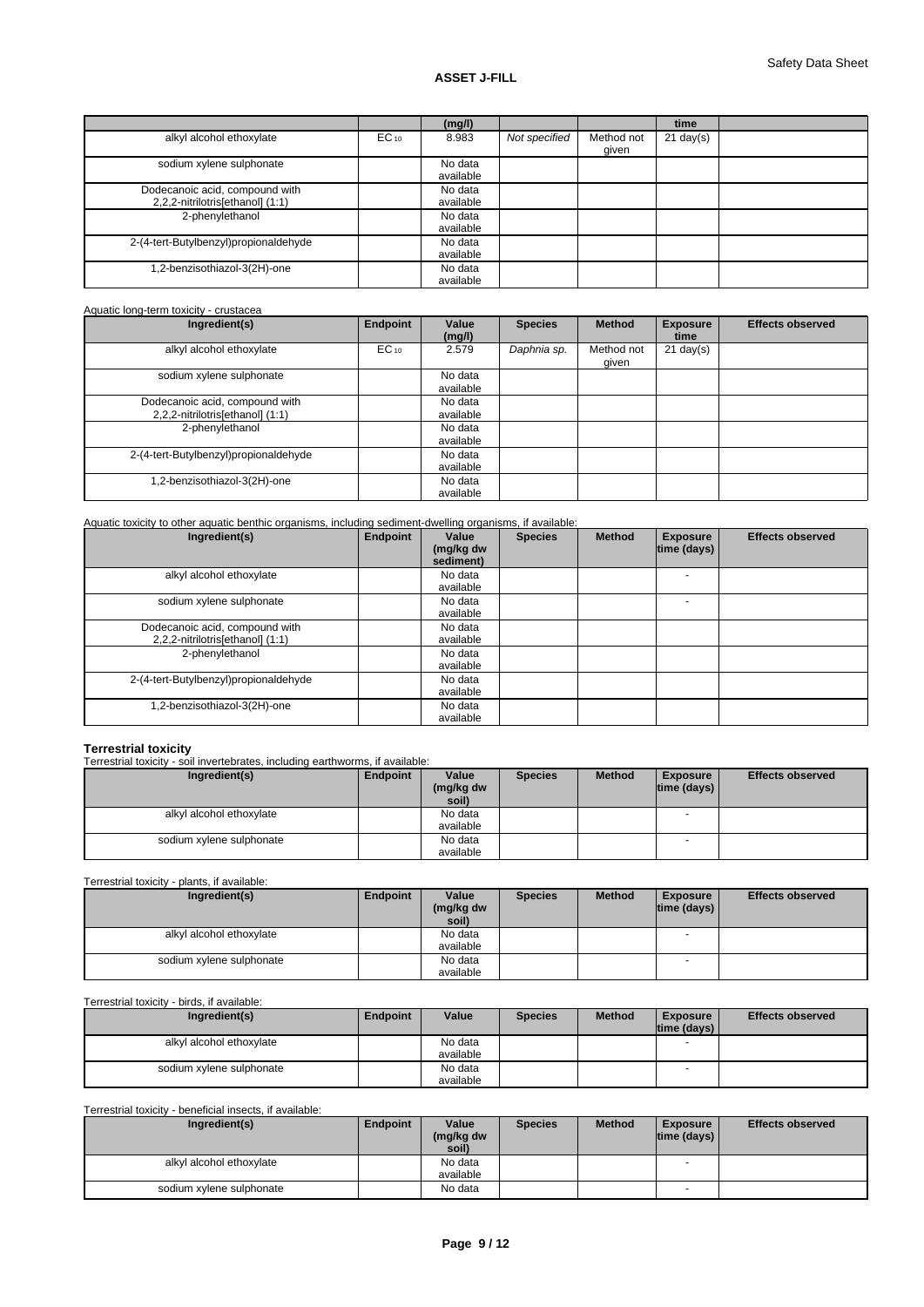Terrestrial toxicity - soil bacteria, if available:

| Ingredient(s)            | Endpoint | Value<br>(mg/kg dw<br>soil) | <b>Species</b> | <b>Method</b> | <b>Exposure</b><br> time (days) | <b>Effects observed</b> |
|--------------------------|----------|-----------------------------|----------------|---------------|---------------------------------|-------------------------|
| alkyl alcohol ethoxylate |          | No data                     |                |               | $\overline{\phantom{a}}$        |                         |
|                          |          | available                   |                |               |                                 |                         |
| sodium xylene sulphonate |          | No data                     |                |               |                                 |                         |
|                          |          | available                   |                |               |                                 |                         |

#### **12.2 Persistence and degradability**

**Abiotic degradation** Abiotic degradation - photodegradation in air, if available:

Abiotic degradation - hydrolysis, if available:

Abiotic degradation - other processes, if available:

# **Biodegradation**

| <b>Divuuyi uuutivii</b><br>Ready biodegradability - aerobic conditions |                             |                      |                        |                       |                                                            |
|------------------------------------------------------------------------|-----------------------------|----------------------|------------------------|-----------------------|------------------------------------------------------------|
| Ingredient(s)                                                          | Inoculum                    | Analytical<br>method | DT 50                  | <b>Method</b>         | <b>Evaluation</b>                                          |
| alkyl alcohol ethoxylate                                               |                             |                      |                        |                       | 60 % in 28 day(s)   Method not given Readily biodegradable |
| sodium xylene sulphonate                                               |                             |                      | 99.8 % in 28<br>day(s) | OECD 301F             | Readily biodegradable                                      |
| Dodecanoic acid, compound with<br>2,2,2-nitrilotris[ethanol] (1:1)     |                             |                      |                        |                       | No data available                                          |
| 2-phenylethanol                                                        | Activated sludge,<br>aerobe |                      | 78.61%                 | OECD 301B             | Readily biodegradable                                      |
| 2-(4-tert-Butylbenzyl)propionaldehyde                                  |                             |                      |                        | OECD 301B             | Readily biodegradable                                      |
| 1,2-benzisothiazol-3(2H)-one                                           |                             |                      |                        | Weight of<br>evidence | Not readily biodegradable.                                 |

Ready biodegradability - anaerobic and marine conditions, if available:

Degradation in relevant environmental compartments, if available:

| Ingredient(s)                | Medium & Type                            | <b>Analytical</b><br>method | <b>DT</b> 50 | <b>Method</b> | <b>Evaluation</b> |
|------------------------------|------------------------------------------|-----------------------------|--------------|---------------|-------------------|
| 1,2-benzisothiazol-3(2H)-one | I Sewaαe treatment l<br>plant simulation | Primary<br>degradation      | 90%          | OECD 303A     | Biodegradable     |

#### **12.3 Bioaccumulative potential**  $P(\text{on } K_{\text{OM}})$

| annuoli coefficient il octanoli water (log i tow)                  |                   |                  |                                    |        |  |  |
|--------------------------------------------------------------------|-------------------|------------------|------------------------------------|--------|--|--|
| Ingredient(s)                                                      | Value             | <b>Method</b>    | Evaluation                         | Remark |  |  |
| alkyl alcohol ethoxylate                                           | $3.11 - 4.19$     | Method not given | High potential for bioaccumulation |        |  |  |
| sodium xylene sulphonate                                           | $-3.12$           | Method not given | No bioaccumulation expected        |        |  |  |
| Dodecanoic acid, compound with<br>2,2,2-nitrilotris[ethanol] (1:1) | No data available |                  |                                    |        |  |  |
| 2-phenylethanol                                                    | No data available |                  |                                    |        |  |  |
| 2-(4-tert-Butylbenzyl)propionaldehyde                              | No data available |                  |                                    |        |  |  |
| 1,2-benzisothiazol-3(2H)-one                                       | 0.7               | <b>OECD 107</b>  | No bioaccumulation expected        |        |  |  |

#### Bioconcentration factor (BCF)

| Ingredient(s)                                                            | Value             | <b>Species</b> | <b>Method</b>    | <b>Evaluation</b>                  | Remark |
|--------------------------------------------------------------------------|-------------------|----------------|------------------|------------------------------------|--------|
| alkyl alcohol ethoxylate                                                 | < 500             |                | Method not given | High potential for bioaccumulation |        |
| sodium xylene<br>sulphonate                                              | No data available |                |                  |                                    |        |
| Dodecanoic acid,<br>compound with<br>2,2,2-nitrilotris[ethanol]<br>(1:1) | No data available |                |                  |                                    |        |
| 2-phenylethanol                                                          | No data available |                |                  |                                    |        |
| 2-(4-tert-Butylbenzyl)pr<br>opionaldehyde                                | No data available |                |                  |                                    |        |
| 1,2-benzisothiazol-3(2H<br>-one                                          | 6.95              |                | OECD 305         |                                    |        |

### **12.4 Mobility in soil**

# Adsorption/Desorption to soil or sediment

| Ingredient(s)                  | Adsorption<br>coefficient<br>Log Koc | <b>Desorption</b><br>coefficient<br>Log Koc(des) | <b>Method</b> | Soil/sediment<br>type | <b>Evaluation</b>                                   |
|--------------------------------|--------------------------------------|--------------------------------------------------|---------------|-----------------------|-----------------------------------------------------|
| alkyl alcohol ethoxylate       | l No data available I                |                                                  |               |                       | Potential for mobility in soil,<br>soluble in water |
| sodium xylene sulphonate       | l No data available l                |                                                  |               |                       |                                                     |
| Dodecanoic acid, compound with | l No data available I                |                                                  |               |                       |                                                     |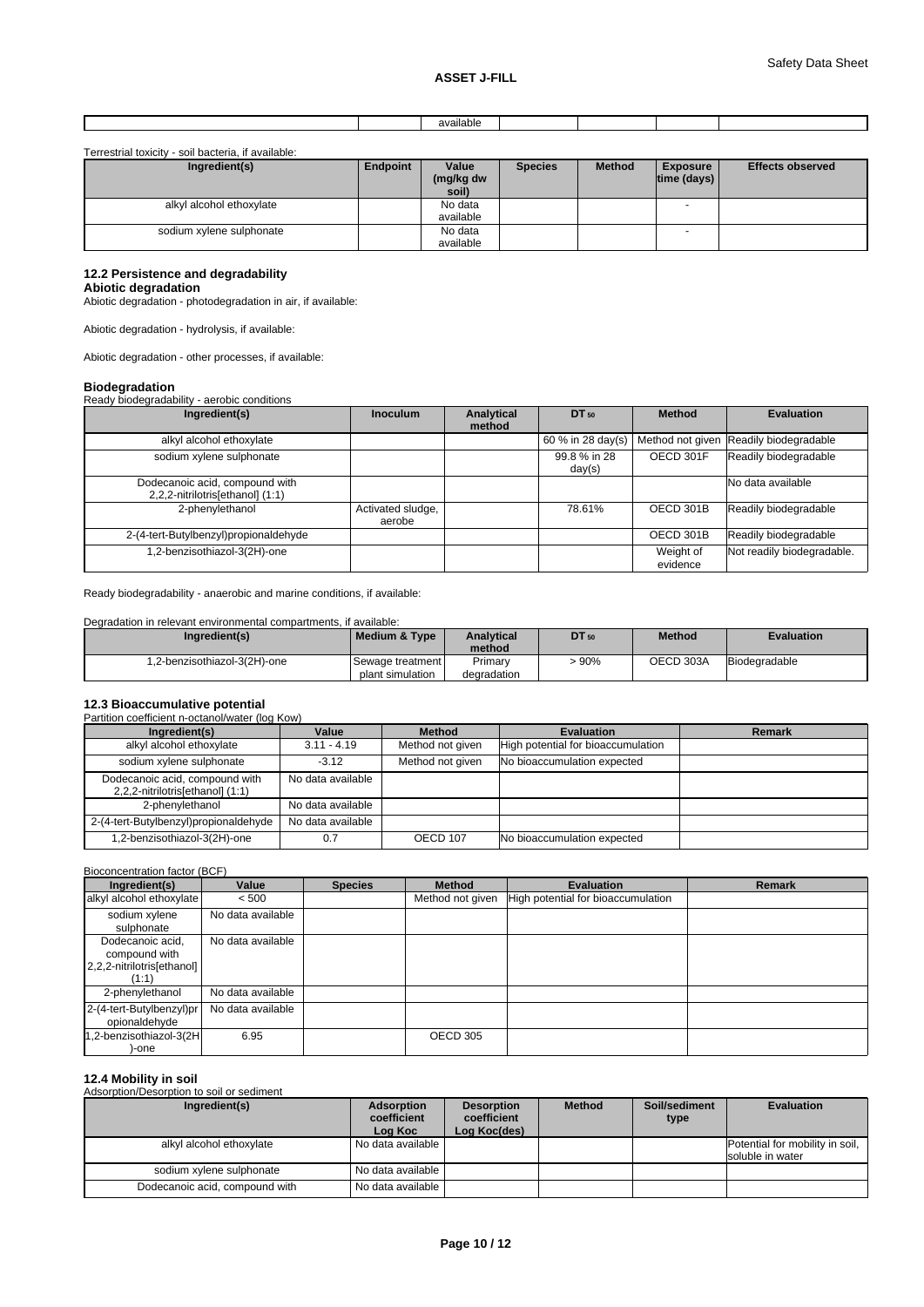| 2,2,2-nitrilotris[ethanol] (1:1)      |                   |  |  |
|---------------------------------------|-------------------|--|--|
| 2-phenylethanol                       | No data available |  |  |
| 2-(4-tert-Butylbenzyl)propionaldehyde | No data available |  |  |
| 1,2-benzisothiazol-3(2H)-one          | No data available |  |  |

**12.5 Other adverse effects**

No other adverse effects known.

# **SECTION 13: Disposal considerations**

| 13.1 Waste treatment methods                                                  | The concentrated contents or contaminated packaging should be disposed of by a certified handler  |
|-------------------------------------------------------------------------------|---------------------------------------------------------------------------------------------------|
| Waste from residues / unused                                                  | or according to the site permit. Release of waste to sewers is discouraged. The cleaned packaging |
| products:                                                                     | material is suitable for energy recovery or recycling in line with local legislation.             |
| <b>Empty packaging</b><br><b>Recommendation:</b><br>Suitable cleaning agents: | Dispose of observing national or local regulations.<br>Water, if necessary with cleaning agent.   |

# **SECTION 14: Transport information**

# **ADG, IMO/IMDG, ICAO/IATA**

**14.1 UN number:** Non-dangerous goods

**14.2 UN proper shipping name:** Non-dangerous goods

**14.3 Transport hazard class(es):** Non-dangerous goods

**14.4 Packing group:** Non-dangerous goods

**14.5 Environmental hazards:** Non-dangerous goods

**14.6 Special precautions for user:** Non-dangerous goods

**14.7 Transport in bulk according to Annex II of MARPOL and the IBC Code:** Non-dangerous goods

**Hazchem code:** None allocated

# **SECTION 15: Regulatory information**

**15.1 Safety, health and environmental regulations/legislation specific for the substance or mixture**

| <b>National regulations</b> | Globally Harmonised System of Classification and Labelling of Chemicals (GHS) as published by<br>Safework Australia.                                               |
|-----------------------------|--------------------------------------------------------------------------------------------------------------------------------------------------------------------|
| <b>Poison schedule</b>      | A poison schedule number has not been allocated to this product using the criteria in the Standard<br>for the Uniform Scheduling of Medicines and Poisons (SUSMP). |
| <b>Classification</b>       | Globally Harmonised System of Classification and Labelling of Chemicals (GHS) as published by<br>Safework Australia.                                               |
| <b>Inventory listing(s)</b> | AICS (Australian Inventory of Chemical Substances): All components are listed on AICS, or are<br>exempt.                                                           |

# **SECTION 16: Other information**

*The information in this document is based on our best present knowledge. However, it does not constitute a guarantee for any specific product features and does not establish a legally binding contract*

#### **SDS code:** MS31000010 **Version:** 01.1 **Revision:** 2018-02-02

# **Full text of the H phrases mentioned in section 3:**

**Additional information:**

**Respirators:** In general the use of respirators should be limited and engineering controls employed to avoid exposure. If respiratory equipment must be worn ensure correct respirator selection and training is undertaken. Remember that some respirators may be extremely uncomfortable when used for long periods. The use of air powered or air supplied respirators should be considered where prolonged or repeated use is necessary.

**Work practices - solvents:** Organic solvents may present both a health and flammability hazard. It is recommended that engineering controls should be adopted to reduce exposure where practicable (for example, if using indoors, ensure explosion proof extraction ventilation is available). Flammable or combustible liquids with explosive limits have the potential for ignition from static discharge. Refer to AS 1020 (The control of undesirable static electricity) and AS 1940 (The storage and handling of flammable and combustible liquids) for control procedures.

**Personal protective equipment guidelines:** The recommendation for protective equipment contained within this report is provided as a guide only. Factors such as method of application, working environment, quantity used, product concentration and the availability of engineering controls should be considered before final selection of personal protective equipment is made.

**Health effects from exposure:** It should be noted that the effects from exposure to this product will depend on several factors including: frequency and duration of use; quantity used; effectiveness of control measures; protective equipment used and method of application. Given